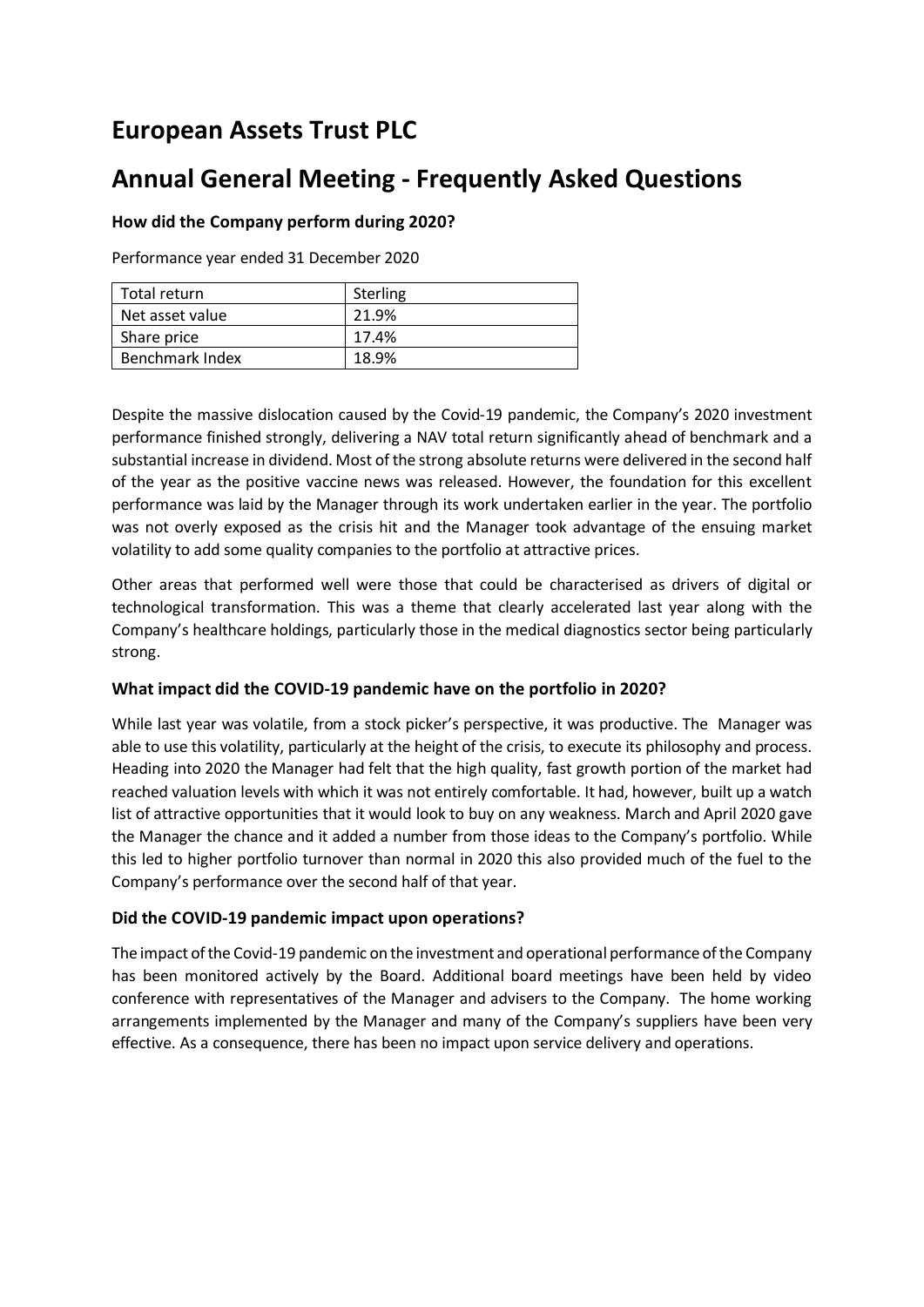## **Did the Company deploy gearing during 2020?**

In March 2020, the Company entered into a €45 million multi-currency revolving loan facility with Royal Bank of Scotland ("RBSI") expiring during March 2021.

The Company did utilise this gearing facility during the year and at 31 December 2020 the Company had drawn €30 million.

After the year end, the Company has refinanced it borrowings facility with RBSI on favourable terms.

## **What steps has the Company taken to consider ESG factors when investing?**

Environmental, Social and Governance ("ESG") issues are the three central factors in measuring sustainability and can present both opportunities and threats to the long-term investment performance the Company aims to deliver to Shareholders. The Board is therefore committed to taking a responsible approach to ESG matters. There are two strands to this approach. The Company's own responsibilities on matters such as governance and the impact it has through the investments that are made on its behalf by the Manager. Further details are provided on pages 24 to 27 of the 2020 Annual Report.

The Board recognises that the most material way in which the Company can have an impact is through responsible ownership of its investments. The Manager engages actively with the management of investee companies to encourage that high standards of ESG practice are adopted. The Manager has long been at the forefront of the investment industry in its consideration of these issues and has one of the longest established and largest teams focused solely on ESG.

The Manager's Corporate Governance Guidelines set out expectations of the boards of investee companies in terms of good corporate governance. The Board expects to be informed by the Manager of any sensitive voting issues involving the Company's investments. In the absence of explicit instructions from the Board, the Manager is empowered to exercise discretion in the use of the Company's voting rights and reports at each meeting to the Board on its voting record. The Manager will vote on all investee company resolutions

## **What dividend has been declared for 2021?**

In January the Company announced that the 2021 dividend of 8.0 pence per share would be paid in four equal instalments of 2.0 pence per share on 29 January, 30 April, 30 July and 29 October 2021.

8.0 pence per share represents an increase of 14.0% from the 2020 dividend of 7.02 pence per share.

The level of dividend paid each year is determined in accordance with the Company's distribution policy. The Company has stated that, barring unforeseen circumstances, it will pay an annual dividend equivalent to six per cent of its net asset value at the end of the preceding year.

#### **How is the dividend funded?**

Following approval by the UK High Court, dividends will be funded by a combination of current year profits and the Distributable Reserve. The value of the Distributable Reserve as at 31 December 2020 was £346 million. In comparison the cost of the 2020 dividend was £25 million.

The six per cent dividend yield was set in the belief that long term returns from smaller companies should be in this region and that the Manager should outperform this over the longer term leading to both NAV growth and a high dividend payout.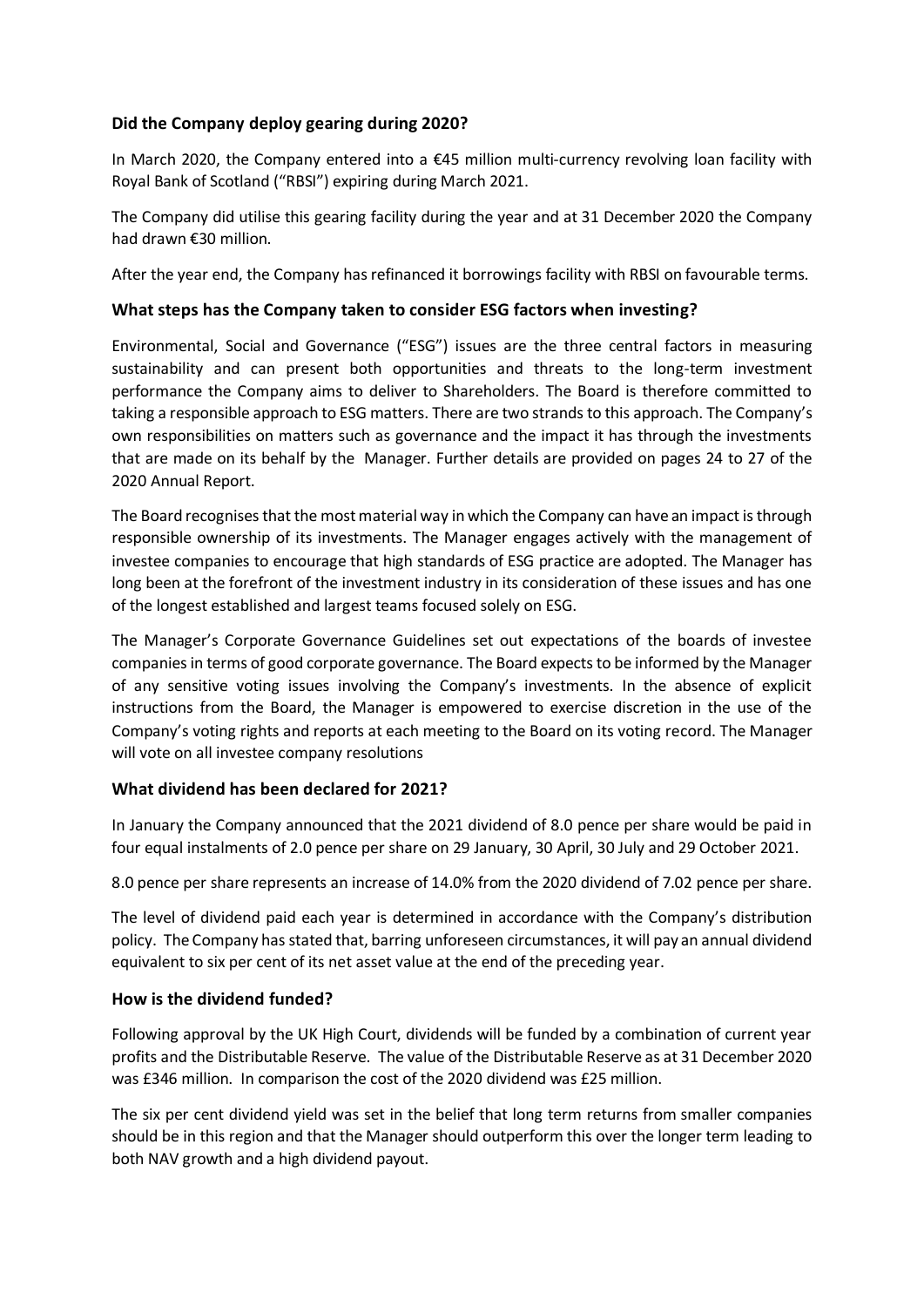# **Why is the dividend now declared in Sterling rather than Euros?**

In January 2020, the Company announced that dividends would be declared in Sterling, a change from the previous practice of declaring in Euros. This change provides greater certainty of income for the overwhelming majority of the Company's shareholders who choose to receive their dividends in Sterling rather than Euros.

# **What is BMO Investment Business Limited ("the Manager") paid?**

In March 2020 the Company has renegotiated its fee payable to the Manager.

Previously, the Manager received a fee equal to 0.8 per cent per annum of the value of funds under management. Funds under management are calculated as the value of total assets less current liabilities (excluding borrowings) at the end of the preceding quarter. It excludes the value of any funds managed by the BMO group and 50 per cent of the value of funds managed by other managers. In cases where the value of funds under management exceeded €500 million, the applicable rate over such excess value was 0.65 per cent per annum.

Following the amendment, which was effective from 1 April 2020, the investment management fee has been reduced from 0.8 to 0.75 per cent per annum of the value of funds under management. For funds under management in excess of €400 million, the applicable rate over such excess value will be 0.6 per cent per annum. The basis of calculation for funds under management is unchanged.

In addition, the Manager receives an annual fee of £100,000 for the provision of administration services.

## **Why can shareholders not attend the AGM this year?**

On 12March 2021, mindful of the potential for travel and gathering restrictions arising from the Covid-19 pandemic the Board announced the disappointing decision to amend the format of this year's AGM. Shareholders are not be permitted to attend this year's AGM physically. At 3.00pm on 13 May 2021, Shareholders will be able to view online a presentation by the Manager.

To foster better Shareholder engagement in these restricted circumstances, a special email account has been created and Shareholders are requested to direct any questions they may have about the resolutions proposed at the AGM or the performance of the Company, in advance of the meeting to this address: europeanassetsagm@bmogam.com. The Board will endeavour to ensure that all such questions are fully addressed during the presentation or on the Company's website.

## **If I cannot attend the AGM how can my votes count?**

Use your Form of Proxy or Form of Direction, appointing the Chairman as your proxy.

This will allow your votes to count despite you being unable to attend. Appointment of a proxy other than the Chairman will result in your vote not being counted, as the person appointed as your proxy will not be admitted to the AGM.

## **Is there a requirement for Directors to own shares?**

There is no requirement for Directors to hold shares. Details of Director shareholdings are provided on page 43 of the 2020 Report and Accounts.